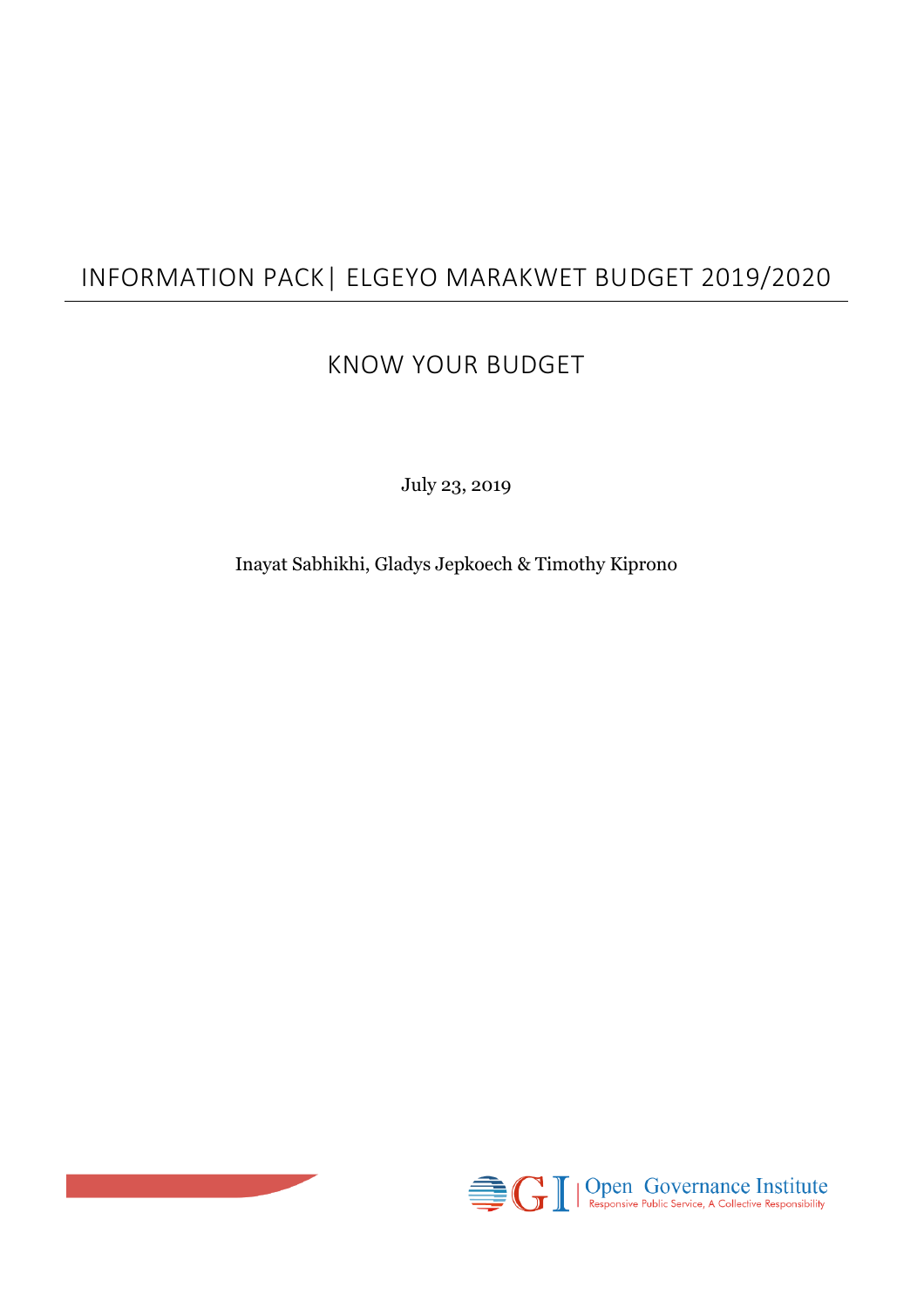### Background

This pamphlet presents an integrated budget information covering Annual Development Planning (ADP), with focus on highlight of Elgeyo Marakwet County's participatory process and rights of citizens. It also discusses the county's resources envelope and priorities at sector level as well as ward priorities for 2019/2020.

#### Know Your Rights in the Budget Process

The budget process in Elgeyo Marakwet County has several opportunities for citizens to exercise their rights and responsibilities especially in determining how the budgetary allocations for the wards is spent. Here below we discuss the actions leading to the submission of Annual Development Plan (ADP) to County Assembly in September 1 according to our observations and experience of staff over the last five years.

| <b>Date</b>                                           | <b>Action taken</b>                                                                                                                                  | You have a right to;                                                                                                                                                                                                                                                                                                                                                             |
|-------------------------------------------------------|------------------------------------------------------------------------------------------------------------------------------------------------------|----------------------------------------------------------------------------------------------------------------------------------------------------------------------------------------------------------------------------------------------------------------------------------------------------------------------------------------------------------------------------------|
| August $1 -$<br><b>August 30</b>                      | County treasury issue a<br>budget circular to outline<br>opportunities for citizens'<br>participation in the<br>formulation of next year's<br>budget | to access to this document (budget circular);<br>to read and familiarize with the content and;<br>$\bullet$<br>to prepare to participate in the ADP formulation in Mid-<br>$\bullet$<br>August                                                                                                                                                                                   |
| <b>Week 1&amp;2</b><br>of August                      | Treasury and Office of Public<br>Participation issue<br>announcement of dates.<br>venues and agenda for<br>ADP ward meetings                         | to be informed about these ward meetings, including<br>$\bullet$<br>access to the notice and accompanying documents;<br>to mobilize and attend the ward meetings with your<br>$\bullet$<br>family, fellow-villagers and friends;<br>ideally, you and fellows should have your small meetings<br>in the village to brainstorm ideas prior to the ward<br>meetings discussed below |
| <b>Week 3&amp;4</b><br>of August                      | <b>County Treasury and Office</b><br>of Public Participation hold<br>ward public participation<br>meetings in all wards                              | access to the venue of public participation meetings<br>$\bullet$<br>(forums);<br>get full update on the expenditure of the previous years in<br>writing, with reasons and justifications and;<br>to give your suggestions for the ADP for the following year.                                                                                                                   |
| <b>Last week</b><br>of August<br>to<br>September<br>1 | County treasury consolidate<br>proposals from all 20 wards,<br>capture the content in the<br>ADP and submit to county<br>assembly for approval       | access the ADP in sufficient time and detail, but easy to<br>use format and language;<br>participate in next of stages of the budget that follow ADP<br>$\bullet$<br>submission; including formulation of County Fiscal<br>Strategy Paper (CFSP) in February of the coming and<br>budgets estimate in Aril.                                                                      |

For your right to access any of the budget and related documents, here are the main sources for your access

€ County website <https://elgeyomarakwet.go.ke/publications/> € County treasury offices € Sub-county administrators' offices € Ward administrators' office

No government official has the right to deny you access to any budget related documents including through technicalities of budget terms, language of the documents as well as voluminous nature (many pages) of these documents.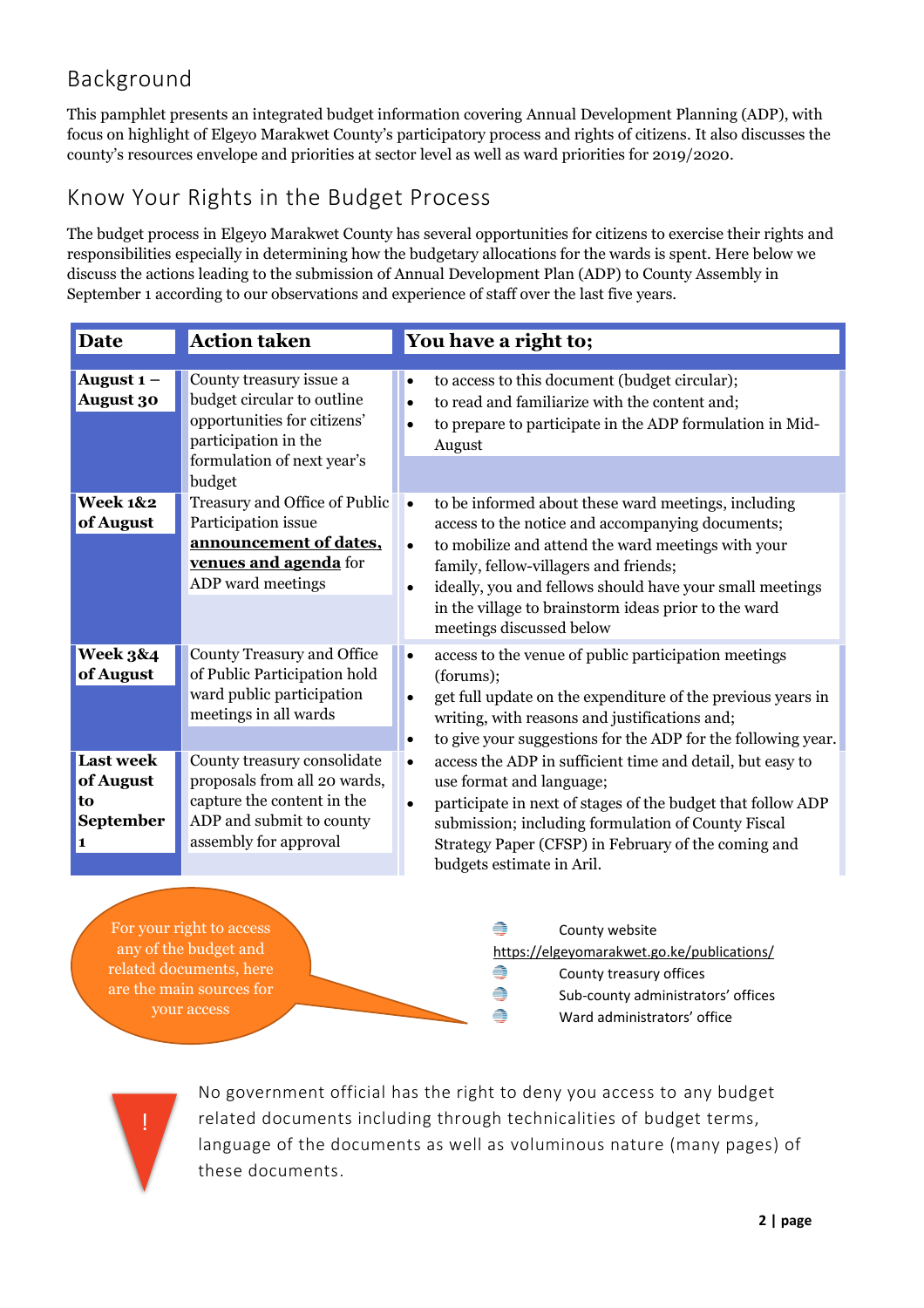## Laws that Mandate Public Consultation

| <b>Legal mandating</b>                                      | <b>Provisions</b>                                                                                                                                                                                                                                                                                                                                                                                                                                                                                                                                                                                                                                                                                                                                                                                                                                                                                                                                                                                                                                     |
|-------------------------------------------------------------|-------------------------------------------------------------------------------------------------------------------------------------------------------------------------------------------------------------------------------------------------------------------------------------------------------------------------------------------------------------------------------------------------------------------------------------------------------------------------------------------------------------------------------------------------------------------------------------------------------------------------------------------------------------------------------------------------------------------------------------------------------------------------------------------------------------------------------------------------------------------------------------------------------------------------------------------------------------------------------------------------------------------------------------------------------|
| instrument                                                  |                                                                                                                                                                                                                                                                                                                                                                                                                                                                                                                                                                                                                                                                                                                                                                                                                                                                                                                                                                                                                                                       |
| <b>Constitution</b>                                         | Public participation is among our national values under article<br>10 of the Constitution of Kenya 2010. Specifically:                                                                                                                                                                                                                                                                                                                                                                                                                                                                                                                                                                                                                                                                                                                                                                                                                                                                                                                                |
|                                                             | Article 196 $(b)$ and 118 $(b)$ requires county and national assembly<br>a.<br>respectively to facilitate public participation and advance<br>involvement of citizens in their respective legislative and related<br>businesses.<br>(a) article 201 (chapter 12) on finance states that, there shall be<br>b.<br>openness and accountability, including public participation in<br>financial matters;<br>c. Article $174$ (a), (c) and (d) outlines objectives of devolution among<br>them requirement of democratic and accountable exercise of power;<br>self-governance and participation of people in affairs that affects<br>them and; role of communities their own affairs<br>Schedule one (1) of the constitution requires legislation of public<br>d.<br>participation laws                                                                                                                                                                                                                                                                  |
| <b>Public</b><br><b>Participation laws</b><br>at the county | <b>Article 91</b> of the County Government Act obligates the county<br>government to establish platforms and modalities for citizen<br>participation<br>Elgeyo Marakwet County enacted a Public Participation Act in 2014<br>to provide guidance on how participation should happen<br>The county has also formulated draft guidelines to provide steps<br>and standards for public participation, access a copy here<br>The county also enacted Equitable Development Act 2015 (EDA) to<br>guide equitable sharing of the county's development across the 20<br>wards but also how citizens should participate in section 20 of the<br>Act that state:<br>County officers shall promote and sustain public participation<br>and to that effect-:-, shall involve the communities,<br>organizations and the people to be affected by any development<br>project or activity in the county, sub-county ward and all other<br>units established under the County Government Act, in all<br>stages of decision making process of the project or activity |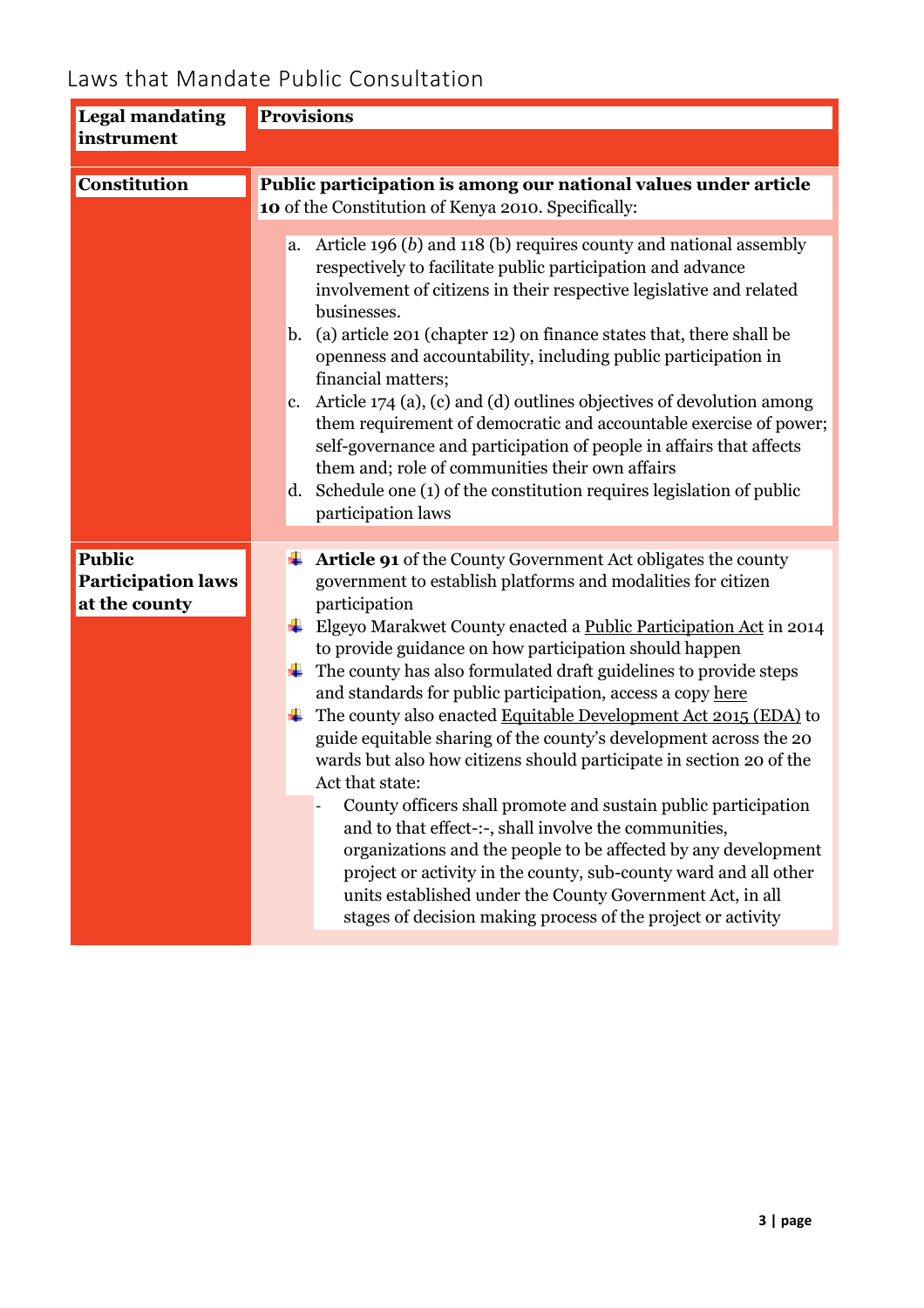#### Elgeyo Marakwet County's Budget and Financing





- $\implies$  This pamphlet reviews the ward shares. It discusses development project priorities for wards in 2019/2020.
- Specifically, we start by looking at how much each ward is getting of the 18% of total budget, equivalent to Ksh. 813 million (representing 57% prevent of total development share of the budget) for Ward development.
- $\Rightarrow$  This is the amount that is shared among the county's 20 wards as discussed below.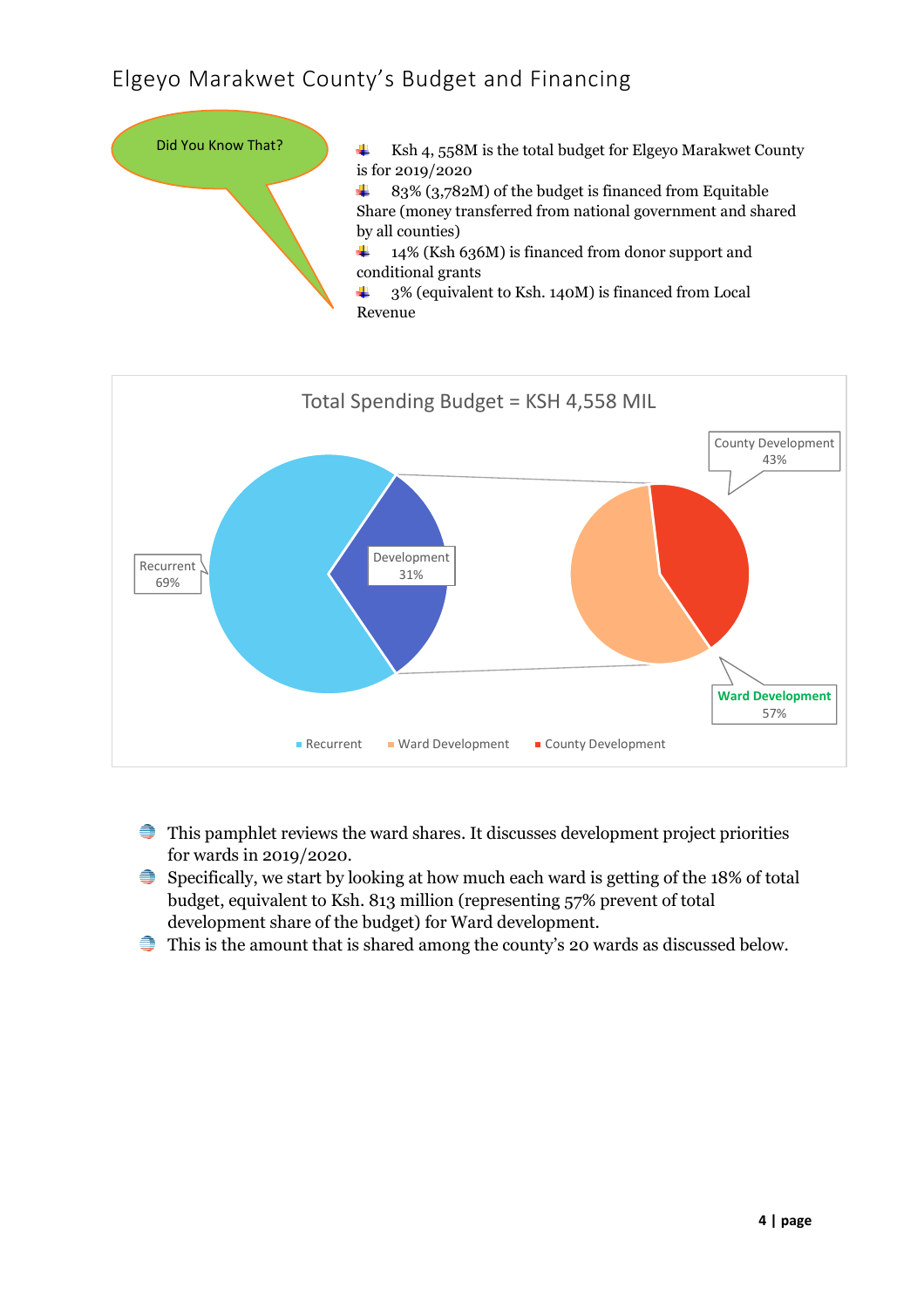#### How much is your ward estimated to receive in 2019/2020?

The county's budget of Ksh, 4,558 million is divided into two parts, also known as *budget vote:* a) Recurrent with 69% (Ksh, 3, 147 million) and b) Development (also known as capital) with 31% (Ksh, 1,411 million), refer to annex 1 for more details.

- **Recurrent budget refers to budgetary expenditures that recur every year e.g. salaries, utilities,** fuel and vehicles maintenance etc.
- $\implies$  Development (capital) is used to fund ward and county level development projects, such as construction of Early Childhood Development Education (ECDE) classrooms, irrigations system etc, roads etc.
- <del>●</del> Of Ksh. 1,411 million for development, Ksh. 813 million is shared among wards to fund wardbased development projects while Ksh. 598 million is used to fund county level projects.

| Distribution of Ksh, 813 million across 20 wards of Elgeyo Marakwet County |                                    |                          |                                          |  |                               |                            |
|----------------------------------------------------------------------------|------------------------------------|--------------------------|------------------------------------------|--|-------------------------------|----------------------------|
|                                                                            | Sambirir,                          | Kamariny,                | Lelan, 40, 742, 714                      |  | Moiben/Kuserwo,<br>40,562,370 | Tambach,<br>40,427,120     |
| Endo, 45,153,693                                                           | 43,326,170                         | 41,117,128               |                                          |  |                               |                            |
| Kapsowar,<br>45,106,310                                                    | Embobut/<br>Embolot,<br>42,286,258 | Soy North,<br>41,080,481 | Kapatarakwa,<br>40,160,781               |  | Kapyego, 40,027,240           | Kapchemutwa,<br>40,021,959 |
|                                                                            |                                    |                          |                                          |  | Kabiemit, 39,500,734          | Emsoo, 35,680,499          |
| Soy South,<br>44,692,004                                                   | Sengwer,<br>41,728,839             | Chepkorio,<br>40,915,405 | Cherangany/<br>Chebororwa,<br>40,110,807 |  | Metkei, 36,316,858            | Arror, 34,579,962          |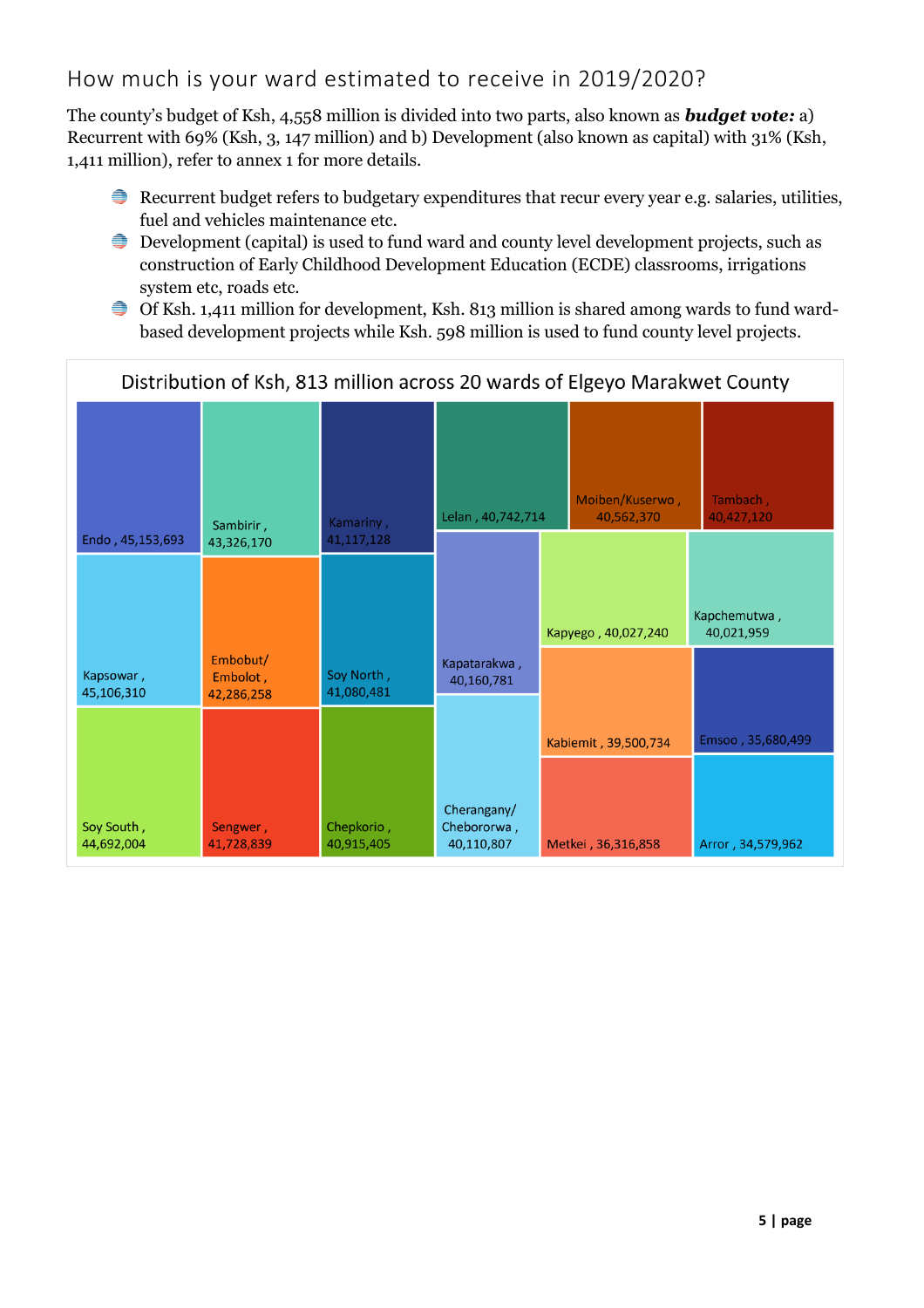#### Time to reflect on our priorities

As we mark 6th year of implementation of the county's law, Equitable Development Act (EDA) 2015 that accord each ward share of the county's development resources, citizens should now reflect on the impact of the money coming to their wards on the lives of citizens:

Each of the county's wards have received an average of Ksh 203 million the last five

- **How has greater access of rural areas as a result of** construction of roads improved household income/spending capacity? For example, are more households affording to purchase better meals, construction of good housing, to pay school fees etc?
- € Have allocations to agricultural programs and projects improved agricultural productivity, e.g. production of Irish potatoes per acre? A good way to assess this is by comparing bags produced per acre in 2013, for example, 100 bags per acre and the number of bags produced now to see if there is positive difference.
- Are more youth accessing job opportunities compared to when wards did not have own share of the development budget?
- Add more

The answers to these and more questions that you can add should help to think about our priorities before and going forward over the next year.

In the following sections, we will look at plans for five of the county's 20 wards to spend their respective allocations in 2019/2020.

In the first part, we present summary allocations across the county's sectors/departments for all wards while in the second part, we look at specific projects across these sectors/departments.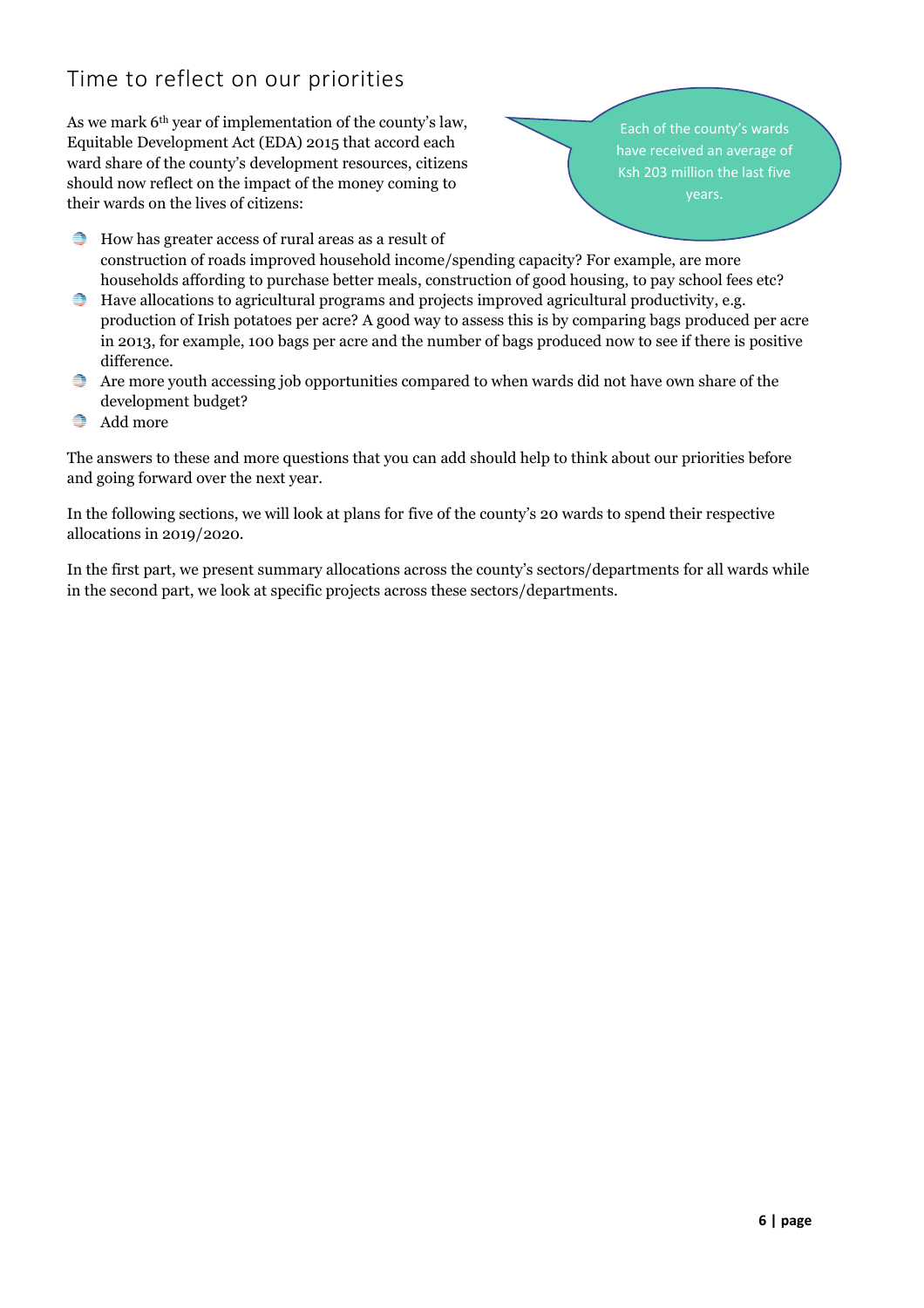How much did your ward allocate to agriculture for 2019/2020? Elgeyo Marakwet County has 13 departments each with a mandate to deliver service and development across the county. Of the 13 departments, citizens across wards allocated development funding worth of projects to nine departments as presented in the table below

| <b>WARD/DEPAR</b>     | Roads       | <b>Education</b> | Water       | Health      | <b>Sports</b> | Livestock  | <b>Agriculture</b> | PSM <sup>1</sup> | <b>Tourism</b>           | <b>TOTALS</b> |
|-----------------------|-------------|------------------|-------------|-------------|---------------|------------|--------------------|------------------|--------------------------|---------------|
| Endo                  |             | 6,000,000        | 18,000,000  | 1,300,000   | 2,500,000     | 500,000    | 14,000,000         | 1,453,693        | 1,400,000                | 45, 153, 693  |
| Emsoo                 | 6,560,499   | 2,200,000        | 8,700,000   | 2,700,000   | 3,920,000     | 2,900,000  | 8,200,000          | 500,000          | $\overline{\phantom{a}}$ | 35,680,499    |
| Arror                 | 6,500,000   | 10,500,000       | 3,000,000   | 1,500,000   | 5,079,962     | 1,000,000  | 6,000,000          | 1,000,000        | $\overline{\phantom{a}}$ | 34,579,962    |
| Sengwer               | 9,000,000   | 5,600,000        | 9,700,000   | 7,000,000   | 2,800,000     | 2,010,000  | 3,518,839          | 500,000          | 1,600,000                | 41,728,839    |
| Soy North             | 8,000,000   | 9,000,000        | 6,400,000   | 4,910,481   | 5,620,000     | 2,750,000  | 3,400,000          | 1,000,000        |                          | 41,080,481    |
| Soy South             | 8,602,004   | 11,700,000       | 7,000,000   | 5,000,000   | 2,600,000     | 2,695,000  | 3,395,000          | 2,200,000        | 1,500,000                | 44,692,004    |
| Kamariny              | 10,400,000  | 7,472,128        | 1,700,000   | 2,300,000   | 4,245,000     | 11,150,000 | 3,350,000          | 500,000          |                          | 41, 117, 128  |
| Kapchemutwa           | 7,000,000   | 200,000          | 1,800,000   | 2,300,000   | 4,665,959     | 19,506,000 | 3,350,000          | 1,000,000        | 200,000                  | 40,021,959    |
| Chepkorio             | 3,400,000   | 3,000,000        | 8,600,000   | 16,200,000  | 3,265,405     | 2,850,000  | 2,600,000          | 1,000,000        | $\overline{a}$           | 40,915,405    |
| Kapatarakwa           | 4,850,000   | 9,000,000        | 6,500,000   | 5,100,000   | 6,100,000     | 5,100,000  | 2,510,781          | 500,000          | 500,000                  | 40,160,781    |
| Sambirir              | 11,000,000  | 12,000,000       | 3,000,000   | 8,000,000   | 4,570,000     | 2,250,000  | 2,106,170          | 400,000          | $\overline{\phantom{a}}$ | 43,326,170    |
| Cherangany/Chebororwa | 6,000,000   | 11,000,000       | 8,510,807   | 5,000,000   | 5,700,000     | 2,050,000  | 1,850,000          |                  | $\overline{\phantom{a}}$ | 40,110,807    |
| Kabiemit              | 6,000,000   | 9,000,000        | 5,800,000   | 7,200,000   | 6,000,000     | 2,705,000  | 1,795,000          | 300,000          | 700,734                  | 39,500,734    |
| Kapsowar              | 6,106,310   | 13,700,000       | 4,000,000   | 7,900,000   | 5,300,000     | 4,700,000  | 1,500,000          | 1,000,000        | 900,000                  | 45,106,310    |
| Embobut/Embolot       | 12,286,258  | 600,000          | 13,500,000  | 5,000,000   | 3,800,000     | 3,600,000  | 1,000,000          | 1,000,000        | 1,500,000                | 42,286,258    |
| Lelan                 | 14,000,000  | 6,250,000        | 7,492,714   | 5,000,000   | 4,000,000     | 2,500,000  | 1,000,000          | 500,000          |                          | 40,742,714    |
| Metkei                | 7,000,000   | 3,600,000        | 6,100,000   | 5,000,000   | 8,566,858     | 3,250,000  | 1,000,000          | 1,800,000        |                          | 36,316,858    |
| Moiben/Kuserwo        | 7,800,000   | 14,900,000       | 6,112,370   | 1,500,000   | 3,800,000     | 4,350,000  | 900,000            | 1,200,000        | $\overline{\phantom{a}}$ | 40,562,370    |
| Tambach               | 12,000,000  | 7,500,000        | 5,600,000   | 5,500,000   | 4,020,000     | 3,107,120  | 800,000            |                  | 1,900,000                | 40,427,120    |
| Kapyego               | 16,617,240  | 700,000          | 6,500,000   | 8,500,000   | 2,300,000     | 3,410,000  | 500,000            | 1,000,000        | 500,000                  | 40,027,240    |
| Total                 | 163,122,311 | 143,922,128      | 138,015,891 | 106,910,481 | 88, 853, 184  | 86,883,120 | 62,775,790         | 16,853,693       | 10,700,734               | 773,510,092   |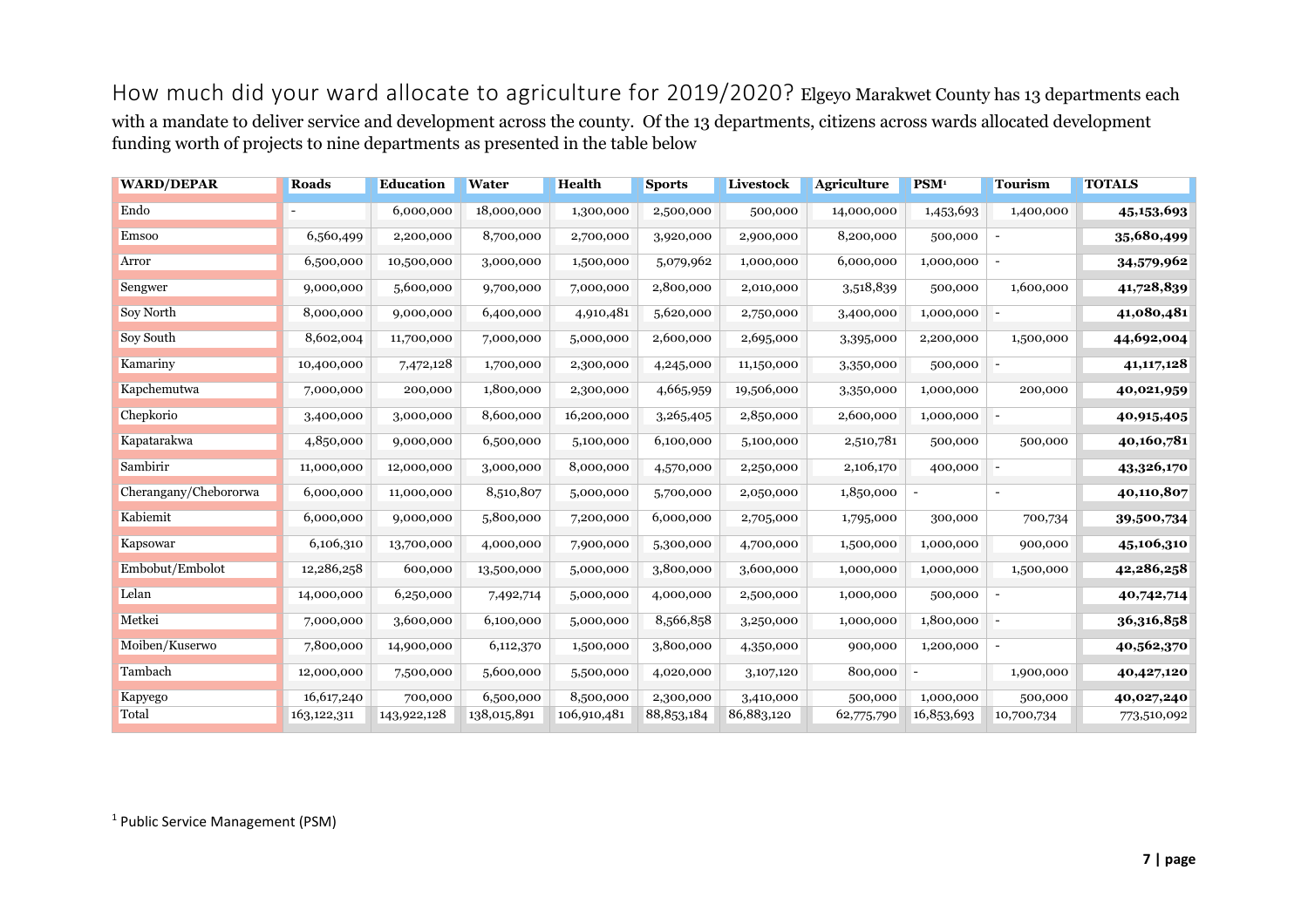## Seng'wer Ward Projects

Of the Ksh 42 million, residence of Sengwer ward allocated resources to the following projects across sectors.

| <b>SECTOR</b>                                 | <b>Project Name</b>                             | <b>Description</b>                                                    | <b>Estimated</b><br>amount | <b>Target</b>          |
|-----------------------------------------------|-------------------------------------------------|-----------------------------------------------------------------------|----------------------------|------------------------|
| <b>Agriculture</b>                            | Potato promotion                                | Purchase and supply of<br>certified potato seeds                      | 250,000                    | 100 bags               |
|                                               | Avocado promotion                               | Purchase and supply of<br>certified avocado seedlings                 | 400,000                    | 2,600 seedlings        |
|                                               | Coffee promotion                                | Establishment of coffee<br>nurseries                                  | 1,500,000                  | 100,000 seedlings      |
|                                               | <b>Extension services</b>                       | Support dissemination of<br>extension messages                        | 500,000                    | 300 farmers            |
|                                               | <b>Extension services</b>                       | Farmer training,<br>demonstrations and tours                          | 150,000                    | 50 farmers             |
|                                               | <b>KCSAP</b> matching<br>grant                  | Support farmers to adopt<br>climate smart agriculture                 | 500,000                    | 4,000 HHs              |
|                                               | Soil Conservation                               | Laying of soil conservation<br>structures and farmer<br>training      | 218,839                    | 50 farms               |
| <b>Trade and</b><br>Enterprise<br>Development | Kapcherop Market<br>Renovation                  | <b>Renovation of Market stalls</b>                                    | 1,200,000                  | 24                     |
|                                               | Kapcherop Market<br>lighting & renovation       | Lighting and Toilet<br>Renovation                                     | 400,000                    | $\mathbf{1}$           |
| <b>Sub-Total</b>                              |                                                 |                                                                       | 3,618,839                  |                        |
| Livestock<br>production and<br>cooperatives   | <b>Chesubet Milk</b><br>Plant(cooler)           | Plumbing, Electricity<br>installation. Toilet<br>construction         | 460,000                    | 1                      |
| development                                   | Bee Keeping                                     | Purchase of bee hives                                                 | 100,000                    | 40                     |
|                                               | AI services                                     | Provision of AI services                                              | 500,000                    | 1,000<br>inseminations |
|                                               | Disease control<br>Surveillance                 | Vaccination and supply of<br>accaricides                              | 750,000                    |                        |
|                                               | Capacity Building of<br>cooperative             | Farmers training                                                      | 200,000                    |                        |
| Sub-total                                     |                                                 |                                                                       | 2,010,000                  |                        |
| <b>Public service</b><br><b>Management</b>    | <b>Project Monitoring</b><br>and implementation | Project management<br>(supervision & M&E by<br><b>WDCs &amp; PMCs</b> | 500,000                    | All PMCs & WDCs        |
| Sub-Total                                     |                                                 |                                                                       | 500,000                    |                        |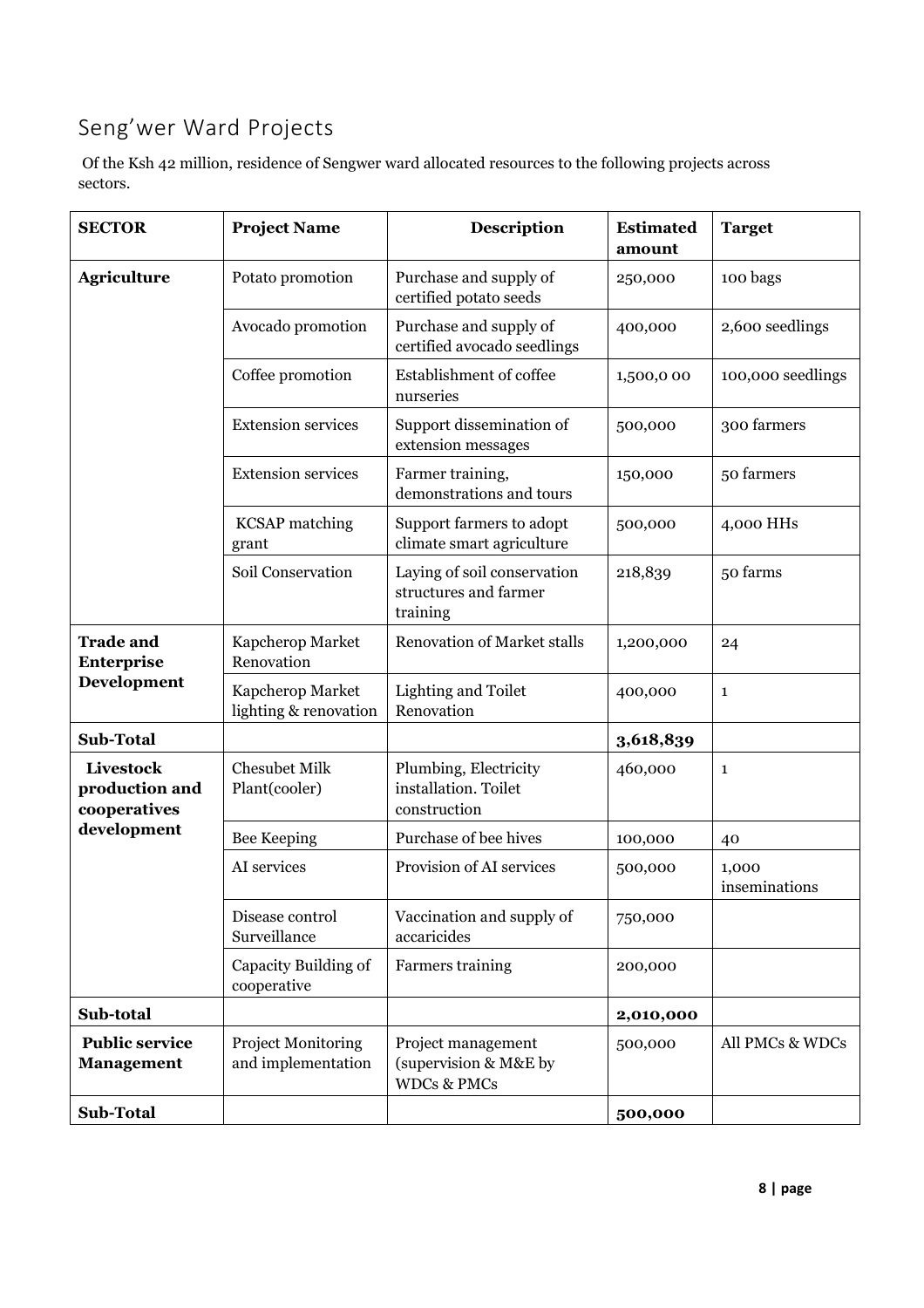| <b>Roads</b><br>improvement          | Kipsambach -<br>Kapkanya Rd                                          | Re-designing and opening up                                               | 4,000,000 | 10                                                                      |
|--------------------------------------|----------------------------------------------------------------------|---------------------------------------------------------------------------|-----------|-------------------------------------------------------------------------|
|                                      | Kaptakiting-<br>KapkutungKapchero<br>p Boys Rd                       | Opening                                                                   | 2,000,000 | $\overline{4}$                                                          |
|                                      | Kamoi Primary-<br>Kipsoyo Road                                       | Grading, Muraming and<br>installation of culverts                         | 2,000,000 | 3.5                                                                     |
| <b>Energy</b><br>development         | Chesubet Centre and<br><b>Toboswo Centre</b><br><b>Street Lights</b> | Installation of street lights                                             | 1,000,000 | $\mathbf{1}$                                                            |
| Sub-Total                            |                                                                      |                                                                           | 9,000,000 |                                                                         |
| <b>Sports</b><br>Development         | Talent Scouting and<br>Development                                   | Talent identification and<br>development                                  | 500,000   | $\overline{2}$                                                          |
|                                      | Youth Skill<br>development                                           | <b>Equipping Youths With</b><br>Technical Skills at VTCs &<br><b>TVET</b> | 1,000,000 |                                                                         |
| <b>Social Protection</b>             | Medical cover for<br>elderly                                         | Provision of medical scheme<br>to elderly                                 | 800,000   | 130                                                                     |
| <b>ICT Services</b>                  | Kapcherop ICT<br>Centre                                              | Operationalisation of ICT<br>centre                                       | 500,000   | $\mathbf{1}$                                                            |
| Sub-Total                            |                                                                      |                                                                           | 2,800,000 |                                                                         |
| <b>Education and</b>                 | Kalbul ECD                                                           | Acquisition of land                                                       | 600,000   | $\mathbf{1}$                                                            |
| <b>Technical</b><br>training         | Kapchepsir ECD                                                       | Acquisition of land                                                       | 2,000,000 | $\mathbf{1}$                                                            |
|                                      | Kapkata ECD                                                          | Acquisition of land                                                       | 1,000,000 | $\mathbf{1}$                                                            |
|                                      | Kasaon ECD                                                           | Acquisition of land                                                       | 500,000   | $\mathbf{1}$                                                            |
|                                      |                                                                      |                                                                           |           |                                                                         |
|                                      | Kipsoyo ECD                                                          | Acquisition of land                                                       | 1,000,000 | $\mathbf{1}$                                                            |
|                                      | Rogor ECD                                                            | Acquisition of land                                                       | 500,000   |                                                                         |
| Total                                |                                                                      |                                                                           | 5,600,000 |                                                                         |
| <b>Health and</b>                    | Kapcherop H/C                                                        | Construction of theatre                                                   | 5,000,000 | $\mathbf{1}$                                                            |
| Water &<br><b>Sanitation</b>         | <b>Medical Screening</b>                                             | Screening of diseases and<br>treatment                                    | 1,000,000 | $\mathbf{1}$                                                            |
|                                      | <b>Community Health</b><br>Strategy                                  | CHVs equipment's and<br>Incentives                                        | 1,000,000 | 30 CHVs                                                                 |
| Sub-Total                            |                                                                      |                                                                           | 7,000,000 |                                                                         |
| <b>Water Land and</b><br>Environment | Climate change<br>adaptation and<br>mitigation                       | Tree planting at catchment<br>areas                                       | 500,000   | Planting of 13,000<br>assorted exotic<br>tree seedlings on<br>farmlands |
|                                      | Kamoi Centre<br>Physical                                             | Planning of the Town                                                      | 400,000   | 1 physical plan                                                         |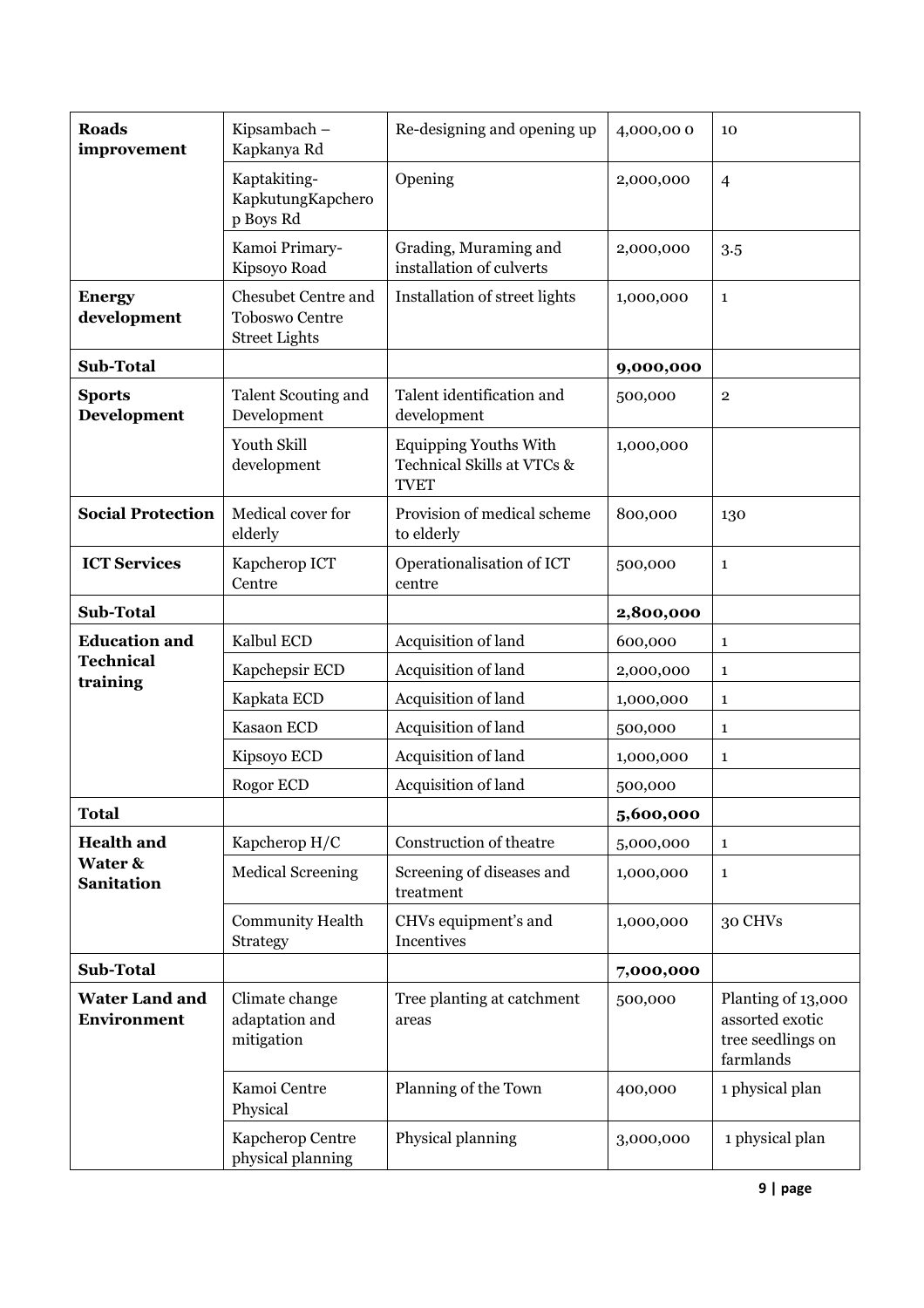| <b>Solid Waste</b><br><b>Management</b> | <b>Kapcherop Dumping</b><br><b>Site</b> | acquisition of land                                      | 800,000    | 1 physical plan                |
|-----------------------------------------|-----------------------------------------|----------------------------------------------------------|------------|--------------------------------|
| <b>Water Services</b>                   | <b>Chesubet Water</b><br>Project        | 1 intake constructed                                     | 500,000    | 1 intake<br>constructed        |
|                                         | Kiptarkong Water<br>Project             | Desilting of the Intake and<br>laying pipes gravity main | 4,500,000  | 8km of pipeline<br>constructed |
| <b>Sub-Total</b>                        |                                         |                                                          | 9,700,000  |                                |
| <b>TOTAL</b>                            |                                         |                                                          | 41,228,839 |                                |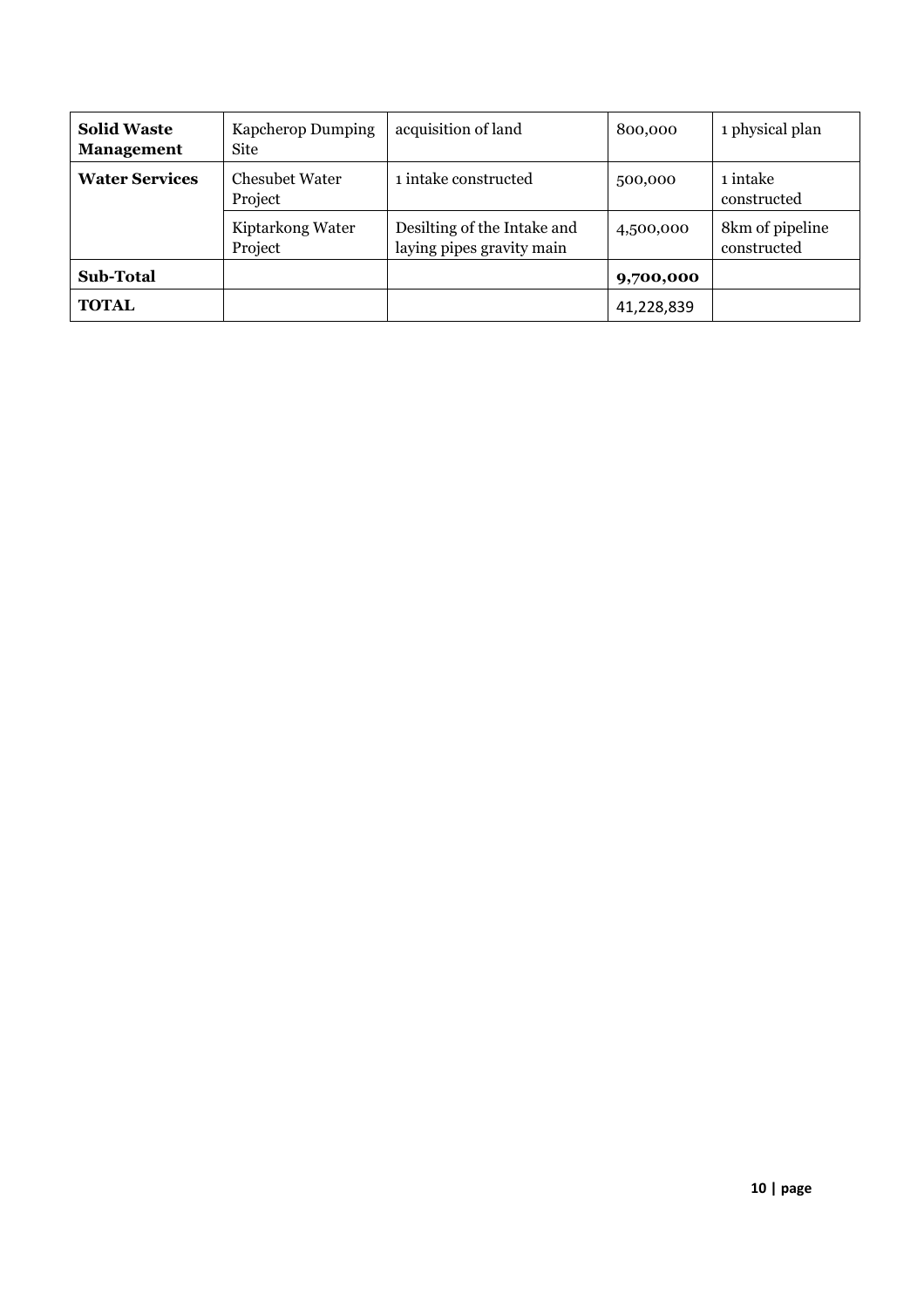### Lelan Ward Projects

| <b>SECTOR</b>          |                                         |                                                                                |                      |                     |
|------------------------|-----------------------------------------|--------------------------------------------------------------------------------|----------------------|---------------------|
| <b>Agriculture and</b> | <b>Project Name</b>                     | <b>Description</b>                                                             | <b>Estimated</b>     | <b>Target</b>       |
| irrigation             |                                         |                                                                                | amount               |                     |
|                        | Tea Development                         | Purchase and supply of                                                         | 100,000              | 9,000 seedlings     |
|                        |                                         | tea seedlings and training<br>of farmers                                       |                      |                     |
|                        | Potato                                  | Purchase and supply of                                                         | 300,000              | 100 bags            |
|                        | Development                             | certified potato seeds and<br>training of farmers                              |                      |                     |
|                        | <b>Temperate Fruits</b>                 | Purchase and supply of<br>temperate fruit seedlings<br>and training of farmers | 200,000              | 720 seedlings       |
|                        | Pyrethrum<br>Development                | Purchase and supply of<br>pyrethrum splits and<br>training of farmers          | 400,000              | 24,000 splits       |
| <b>Agriculture</b>     | <b>ASDSP</b> matching                   | Support productivity and                                                       | $\mathbf{0}$         | 250 farmers         |
| extension and          | grant                                   | earnings from potato,                                                          |                      |                     |
| training service       |                                         | dairy and poultry                                                              |                      |                     |
| <b>Sub-Total</b>       |                                         |                                                                                | 1,000,000            |                     |
| <b>Public Service</b>  | <b>PMC</b> Training                     | Training                                                                       | 500,000              | All PMCs &WDCs      |
| <b>Management</b> and  |                                         |                                                                                |                      |                     |
| County                 |                                         |                                                                                |                      |                     |
| <b>Administration</b>  |                                         |                                                                                |                      |                     |
| programmes             |                                         |                                                                                |                      |                     |
| <b>Sub-Total</b>       |                                         |                                                                                | 500,000              |                     |
| <b>Livestock</b>       | Labot                                   | Sheep Dip                                                                      | 1,000,000            | 1 dip               |
| development            | Demonstration<br>Farm                   |                                                                                |                      |                     |
|                        | AI services                             | Provision of AI services                                                       | 1,000,000            | 2000 inseminations  |
|                        | Disease Control                         | Insemination, Control of                                                       | 500,000              | 5,000 vaccinations, |
|                        | and Surveillance                        | Diseases and Vaccination                                                       |                      | 1,000 inseminations |
| Sub-Total              |                                         |                                                                                | 2,500,000            |                     |
| <b>Roads</b>           | Roads                                   | Repair and maintenance                                                         | 3,000,000            | $\overline{4}$      |
| improvement            | Maintenance                             | of ward roads                                                                  |                      |                     |
|                        | Kerer-Kabererwo                         | Expansion and                                                                  | 10,000,000           | $\overline{4}$      |
|                        | Konyibsebe-                             | maintenance                                                                    |                      |                     |
|                        | Chemulany road                          |                                                                                |                      |                     |
|                        | Kipkundul-                              | Grading                                                                        | 1,000,0000           |                     |
|                        | Kapmuto Labot                           |                                                                                |                      |                     |
|                        | road                                    |                                                                                |                      |                     |
| <b>Sub-Total</b>       |                                         |                                                                                | 14,000,00<br>$\bf o$ |                     |
|                        | <b>Talent Scouting</b><br>and Promotion | Organize sports activities<br>in the ward                                      | 1,000,000            | $\mathbf{2}$        |

Of the Ksh. 41 million, residence of Lelan ward allocated resources to the following projects across sectors.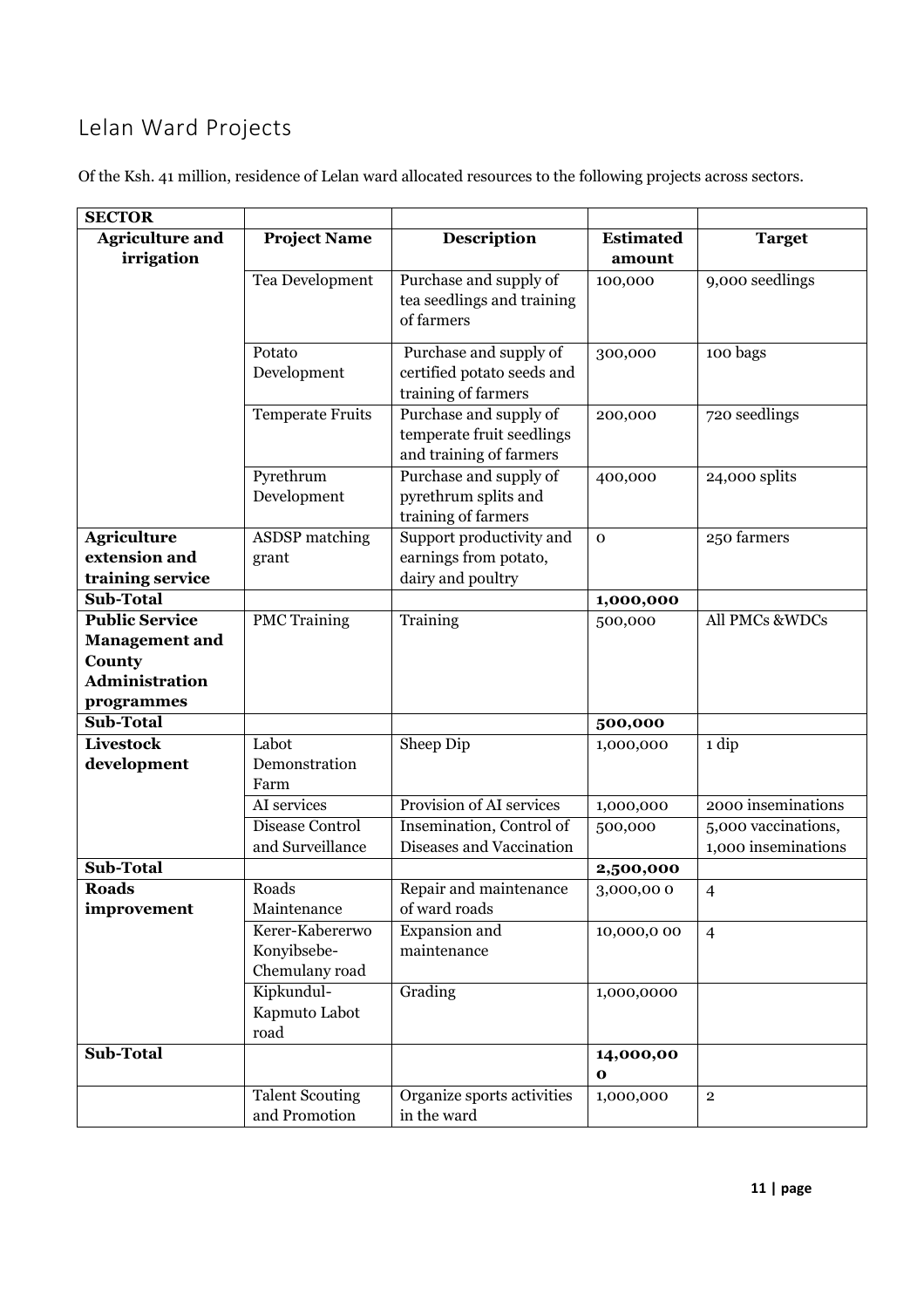| Sports, Youth, ICT        | Youth Skill          | <b>Equipping Youths With</b>   | 2,000,000  | 66                   |
|---------------------------|----------------------|--------------------------------|------------|----------------------|
| and Social                | development          | Technical Skills at VTCs &     |            |                      |
| <b>Services</b>           |                      | <b>TVET</b>                    |            |                      |
|                           | <b>Medical Cover</b> | Provision of medical           | 1,000,000  | 166                  |
|                           |                      | scheme for elderly             |            |                      |
|                           |                      | &Vulnerable                    |            |                      |
| <b>Sub-Total</b>          |                      |                                | 4,000,000  |                      |
| <b>Education and</b>      | <b>ECD</b> learning  | provision of learning          | 250,000    | 23                   |
| <b>Technical training</b> | materials            | material                       |            |                      |
|                           | Kabai ECD            | Construction of twin           | 3,000,000  | $\mathbf{1}$         |
|                           | Classroom            | classroom and equiping         |            |                      |
|                           | Kamasat ECD          | Construction of twin           | 3,000,000  | $\mathbf{1}$         |
|                           | Classroom            | classroom and equiping         |            |                      |
| Sub-Total                 |                      |                                | 6,250,000  |                      |
| Health &                  | Kipkundul            | Purchase of assorted           | 2,000,000  | $\mathbf{1}$         |
| <b>Sanitation</b>         | Dispensary           | medical equipment              |            |                      |
| programmes                | Kokwongoi            | Construction of patient        | 1,000,000  | $\mathbf{1}$         |
|                           | Dispensary           | toilets                        |            |                      |
|                           | Kerer Dispensary     | Purchase of assorted           | 2,000,000  | $\mathbf{1}$         |
|                           |                      | medical equipment              |            |                      |
| Sub-Total                 |                      |                                | 5,000,000  |                      |
| Water, lands,             | Tree planting        | Planting of trees in           | 400,000    | plant 2020 assorted  |
| <b>Environment &amp;</b>  |                      | catchment areas                |            | indigenous seedlings |
| <b>Climate Change</b>     | Chemosong Water      | <b>Construction of Masonry</b> | 592,714    | 1Km of pipeline      |
| <b>Management</b>         | Project              | tank and Pipeline              |            | constructed          |
|                           |                      | extension                      |            |                      |
|                           | Kapkochir Water      | <b>Construction of Masonry</b> | 3,000,000  | $(1)$ 5m3 tank & 5Km |
|                           | Project              | tank and Pipeline              |            | of pipeline          |
|                           |                      | extension                      |            | constructed          |
|                           | Kipkundul Water      | <b>Construction of Masonry</b> | 1,000,000  | $(1)$ 50m3 tank      |
|                           | Project              | tank and Pipeline              |            | constructed          |
|                           |                      | extension                      |            |                      |
|                           | Labot Water Project  | Construction of Masonry tank   | 1,500,000  | (1) 50m3 tank & 1Km  |
|                           |                      | and Pipeline extension         |            | pipeline constructed |
|                           | Mosongo-Lelan        | Construction of Masonry tank   | 1,000,000  | $(1)$ 50m3 tank      |
|                           | Water                |                                |            |                      |
|                           | Project              |                                |            |                      |
| Sub-Total                 |                      |                                | 7,492,714  |                      |
| <b>Total</b>              |                      |                                | 40,742,714 |                      |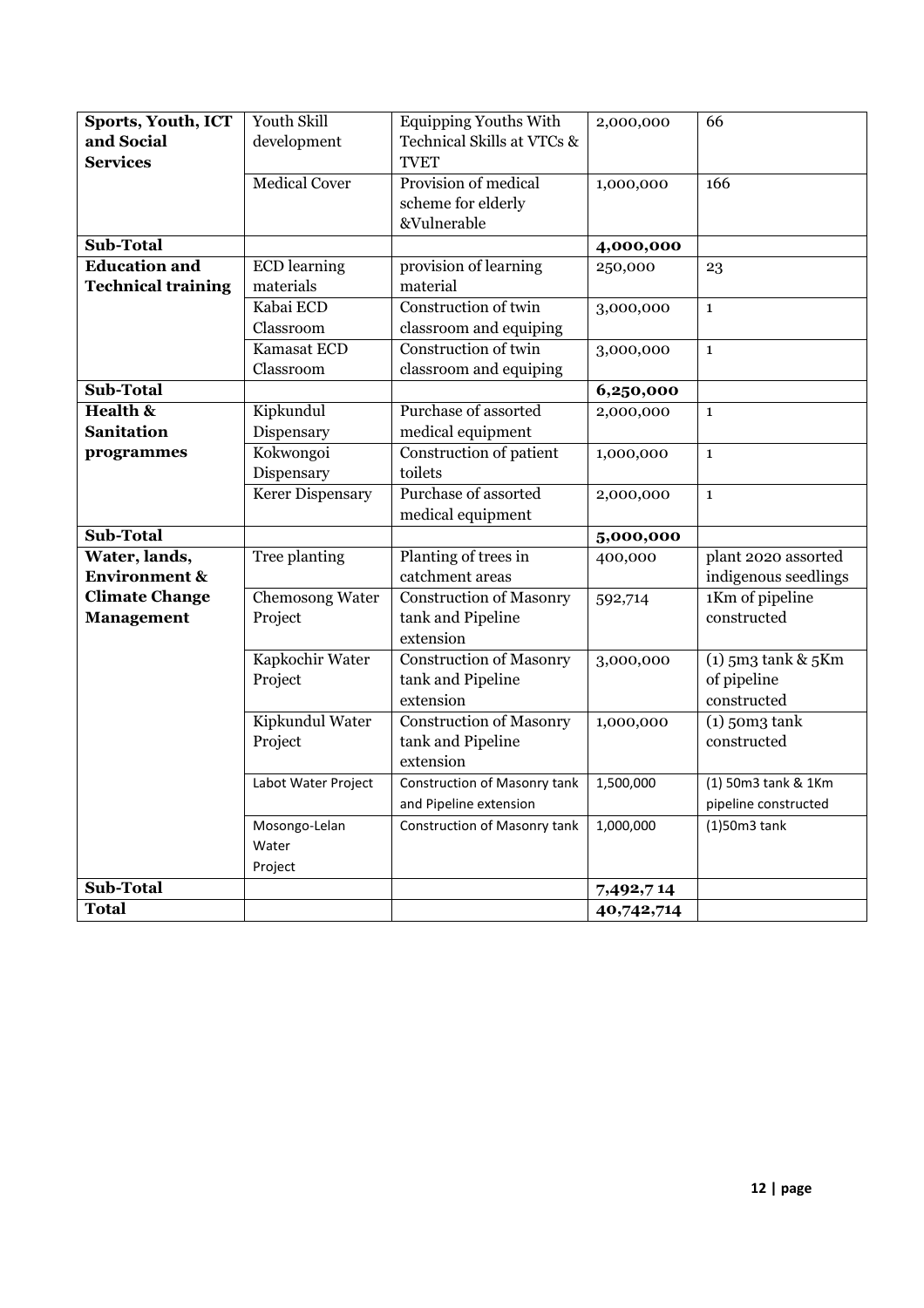## Kapyego Ward Projects

Of the Ksh. 4o million, residence of Kapeygo ward allocated resources to the following projects across sectors.

| <b>SECTOR</b>             | <b>Project Name</b>     | <b>Description</b>           | <b>Estimated</b> | <b>Target</b>       |
|---------------------------|-------------------------|------------------------------|------------------|---------------------|
|                           |                         |                              | amount           |                     |
| <b>Agriculture</b>        | <b>ASDSP</b> matching   | Increase productivity and    | 500,000          | 250 farmers         |
|                           | grant                   | earnings for potato, dairy   |                  |                     |
|                           |                         | and poultry                  |                  |                     |
| <b>Sub-Total</b>          |                         |                              | 500,000          |                     |
| Livestock                 | Kapsitotwo milk         | electricity installation,    | 760,000          | $\mathbf{1}$        |
| <b>Production</b>         | cooler                  | water connection and toilet  |                  |                     |
|                           |                         | construction                 |                  |                     |
|                           | AI services             | Provision of AI services     | 500,000          | 1,000               |
|                           |                         |                              |                  | inseminations       |
|                           | Tirich Cattle dip       | Construction of cattle dip   | 1,400,000        | $\mathbf{1}$        |
|                           | Disease control         | vaccination and supply of    | 750,000          | 2,500 vaccinations, |
|                           | surveillance            | acaricides                   |                  | Charge 5 dips       |
| <b>Sub-Total</b>          |                         |                              | 3,410,0 00       |                     |
| Tourism, Culture,         | Kapsitotwo Eco          | Fencing for protection       | 500,000          | $\mathbf{1}$        |
| <b>Wildlife Trade</b>     | tourism site            |                              |                  |                     |
| and Industry              |                         |                              |                  |                     |
| <b>Sub-Total</b>          |                         |                              | 500,000          |                     |
| <b>Public Service</b>     | <b>PMC</b> facilitation | Project management           | 1,000,000        | All PMCs & WDCs     |
| <b>Management</b> and     | and supervision         | (supervision & M&E by        |                  |                     |
| County                    |                         | <b>WDCs &amp; PMCs</b>       |                  |                     |
| <b>Administration</b>     |                         |                              |                  |                     |
| <b>Sub-Total</b>          |                         |                              | 1000,000         |                     |
| Roads, Transport,         | Kimowo-                 | Gravelling and installation  | 8,000,000        | $\mathbf{2}$        |
| <b>Public Works &amp;</b> | Kapchemurkeldet-        | of road structures           |                  |                     |
| <b>Energy</b>             | Kimnai road             |                              |                  |                     |
| <b>Programmes</b>         | Ward roads              | Spot patching                | 2,000,000        | 3                   |
|                           | maintenance             |                              |                  |                     |
|                           | Birirkut-Kiplochoch     | Gravelling and structures    | 2,000,000        | $\mathbf{1}$        |
|                           | road                    |                              |                  |                     |
|                           | Tangul-Chebendo         | Opening                      | 2,217,240        | $\mathbf{2}$        |
|                           | Kapyego road            |                              |                  |                     |
|                           | Kachelele-              | Grading, murraming and       | 1,400,000        | $\sqrt{3}$          |
|                           | Kapyego(kwa DO)         | culvert installation         |                  |                     |
|                           | Rd                      |                              |                  |                     |
|                           | Kapyego-Kachemur        | Opening                      | 1,000,000        | 3                   |
|                           | Junction road           |                              |                  |                     |
| <b>Sub-Total</b>          |                         |                              | 16,617, 240      |                     |
| Sports, Youth, ICT        | Youth Skill             | <b>Equipping Youths With</b> | 1,500,000        | 66                  |
| and Social                | development             | Technical Skills at VTCs &   |                  |                     |
| <b>Services</b>           |                         | <b>TVET</b>                  |                  |                     |
|                           | Medical cover for       | Provision of medical         | 800,000          | 130                 |
|                           | the elderly             | scheme for the elderly       |                  |                     |
| <b>Sub-Total</b>          |                         |                              | 2,300,000        |                     |
|                           | Chepyomot ECD           | Renovation of classroom      | 300,000          | $\mathbf{1}$        |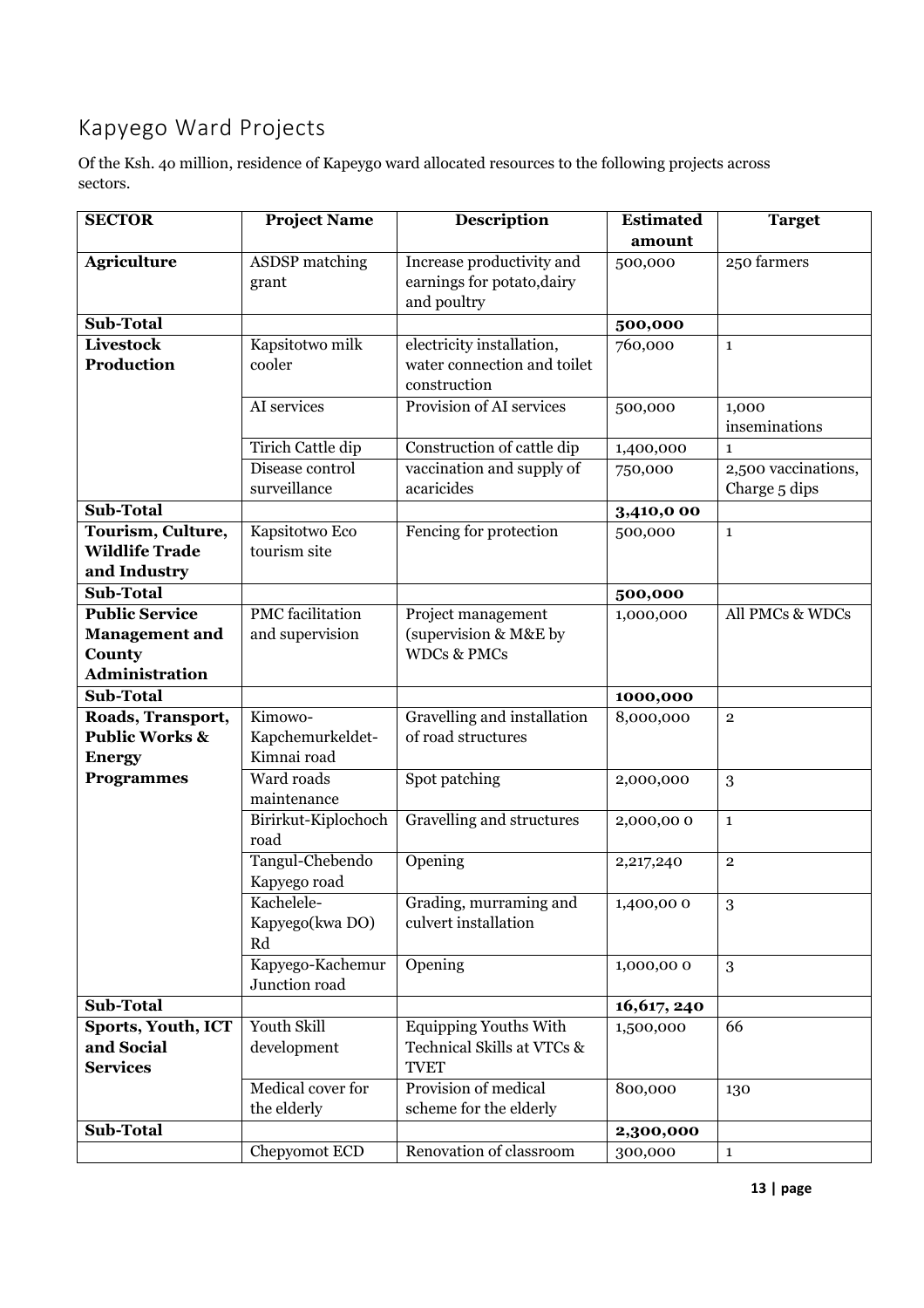| <b>Education and</b>      | Kararia ECD              | Gravelling acess road and              | 400,000    | $\mathbf{1}$                      |
|---------------------------|--------------------------|----------------------------------------|------------|-----------------------------------|
| <b>Technical training</b> |                          | purchase of playing                    |            |                                   |
|                           |                          | equipments                             |            |                                   |
| Sub-Total                 |                          |                                        | 700,000    |                                   |
| <b>Health and Water</b>   | Kamasia H/C              | Extension of facility                  | 1,000,000  | $\mathbf{1}$                      |
| & Sanitation              | Cheptobot                | <b>Extension of facility</b>           | 2,000,000  | $\mathbf{1}$                      |
|                           | Dispensary               |                                        |            |                                   |
|                           | Kararia Dispensary       | Construction of staff house            | 3,500,000  | $\mathbf{1}$                      |
|                           | <b>Medical Screening</b> | Screening of diseases and<br>treatment | 1,500,000  | $\mathbf{1}$                      |
|                           | <b>Community Health</b>  | CHVs equipment's and                   | 500,000    | 30 CHVs                           |
|                           | Strategy                 | Incentives                             |            |                                   |
| <b>Sub-Total</b>          |                          |                                        | 8,500,000  |                                   |
| Water, lands,             | Climate change           | Planting of both indigenous            | 1,000,000  | planting of 26,000                |
| <b>Environment &amp;</b>  | adaptation and           | /exotic trees in catchment             |            | assorted Exotic tree              |
| <b>Climate Change</b>     | mitigation               | areas                                  |            | seedlings on                      |
| <b>Management</b>         |                          |                                        |            | farmlands                         |
| <b>Water Services</b>     | Kakiregut W/P            | construction of intake and             | 600,000    | (1) intake and                    |
|                           |                          | gravity main                           |            | o.8km gravity main                |
|                           |                          |                                        |            | constructed                       |
|                           | Kaplalang - segut        | construction of intake and             | 2,000,000  | $(1)$ intake, $1.2km$             |
|                           | W/P                      | gravity main                           |            | gravity main                      |
|                           |                          |                                        |            | constructed                       |
|                           | Kapsanayan water         | construction of intake and             | 1,000,000  | $\overline{(1)}$ intake and       |
|                           | project                  | gravity main                           |            | o.8km gravity main<br>constructed |
|                           | Kiteche water            | Construction of extension              |            | Kimowo residents                  |
|                           | project                  | pipelines                              | 700,000    |                                   |
|                           | Kokwo kibor water        | construction of intake and             | 600,000    | $\sqrt{1}$ intake and             |
|                           | project                  | gravity main                           |            | o.8km gravity main                |
|                           |                          |                                        |            | constructed                       |
|                           | Kokwo sewerwo            | construction of intake and             | 600,000    | $(i)$ intake and                  |
|                           | water project            | gravity main                           |            | o.8km gravity main                |
|                           |                          |                                        |            | constructed                       |
| Sub-Total                 |                          |                                        | 6,500,000  |                                   |
| <b>Total</b>              |                          |                                        | 40,027,240 |                                   |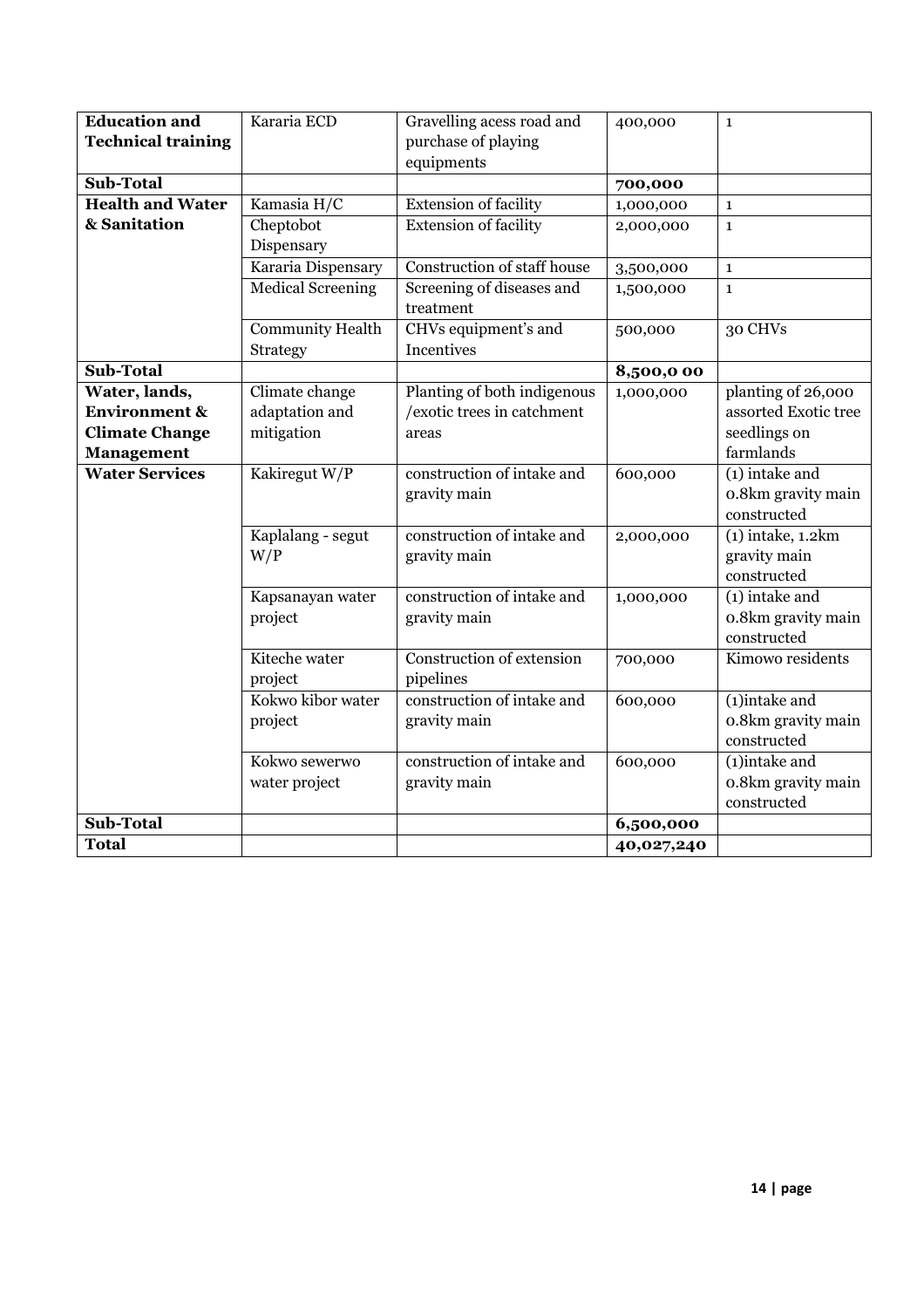## Cherangany/ Chebororwa Ward Projects

Of the Ksh. 41, residence of Cherangany/Chebororwa ward allocated resources to the following projects across sectors.

| <b>SECTOR</b>                               | <b>PROJECT NAME</b>                     | <b>DESCRIPTION</b>                                                                                                                               | <b>AMOUNT</b> | <b>TARGET</b>       |
|---------------------------------------------|-----------------------------------------|--------------------------------------------------------------------------------------------------------------------------------------------------|---------------|---------------------|
|                                             |                                         |                                                                                                                                                  |               |                     |
| <b>Agriculture and</b><br><b>Irrigation</b> | Coffee promotion                        | Purchase and supply of<br>coffee seedlings and<br>training of farmers                                                                            | 600,000       | 21,600 seedlings    |
|                                             | Tea                                     | Purchase and supply of tea<br>seedlings and training of<br>farmers                                                                               | 200,000       | 12,000 seedlings    |
|                                             | Avocado                                 | Purchase and supply of<br>grafted avocado seedlings<br>and training of farmers                                                                   | 150,000       | 980 seedlings       |
|                                             | <b>ASDSP</b> matching<br>grant          | Support farmers to<br>increase productivity and<br>earnings from potato, dairy<br>and poultry                                                    | 400,000       | 250 farmers         |
|                                             | extension services                      | Purchase of motorbikes for<br>extension services                                                                                                 | 400,000       | 1 motor cycle       |
|                                             | Soil conservation                       | Laying of soil conservation<br>structures and farmer<br>training                                                                                 | 100,000       | 50 farms            |
| Sub-Total                                   |                                         |                                                                                                                                                  | 1,850,000     |                     |
| Livestock<br>production                     | Pasture<br>establishment<br>boma Rhodes | supply of seeds                                                                                                                                  | 300,000       | 250 kg's            |
|                                             | AI services                             | Provision of AI services                                                                                                                         | 750,000       | 1,500 inseminations |
|                                             | Livestock Disease<br>surveillance       | Vaccinations                                                                                                                                     | 1,000,000     | 5,000 vaccinations  |
| <b>Sub-Total</b>                            |                                         |                                                                                                                                                  | 2,050,000     |                     |
| Roads, Transport,                           | Roads                                   | In-house; Tangasir-                                                                                                                              | 6,000,000     | $\overline{4}$      |
| <b>Public Works &amp;</b><br><b>Energy</b>  | Maintenance                             | Kiningi, Lamaon -<br>Kaptegina, Chebukundi -<br>Chepkondot Kaptiony Pri,<br>Simat-Kulwa - Magoi,<br>Tombolol - Kabelio,                          |               |                     |
|                                             |                                         | Chebororwa - Tabeswo,<br>Anaippen – Kipraragoi,<br>Kapsiliboi - Tarakwa,<br>Chebai - Yemitio -<br>Kapkures - Yatoi,                              |               |                     |
|                                             |                                         | Chekawai - Chamsobon -<br>Kipketyengwo,<br>Kapchekenya - Kapsumai<br>- Cheptungen - Koibarak<br>- Kapkabusien, Kemeloi<br>Nursery - Tank - Yatia |               |                     |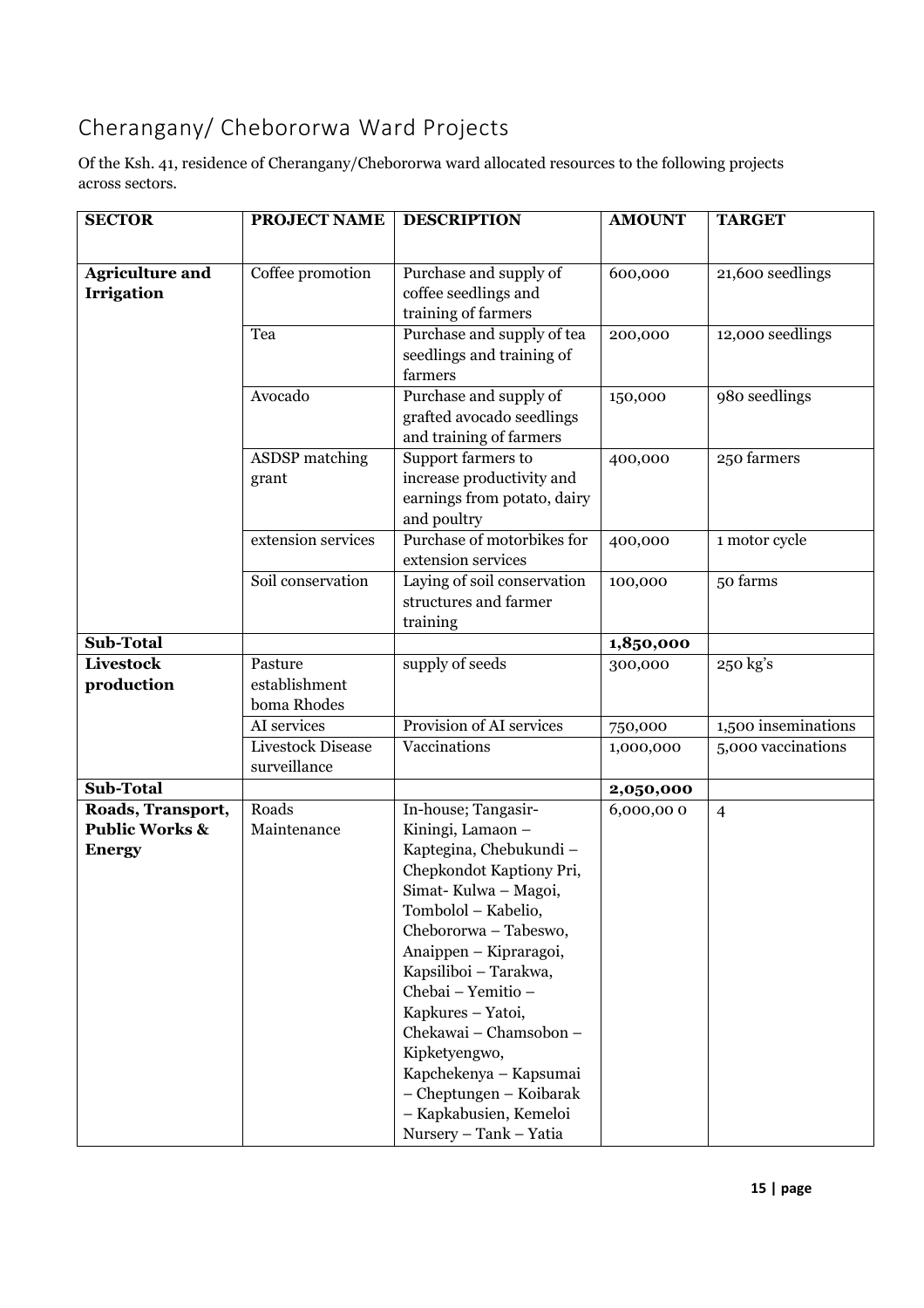|                           |                           | And Kamuseny -                                 |                         |                       |
|---------------------------|---------------------------|------------------------------------------------|-------------------------|-----------------------|
|                           |                           | Kapsaimon Kaptiony                             |                         |                       |
| Sub-Total                 |                           |                                                | 6,000,000               |                       |
| Sports, Youth, ICT        | <b>Talent Scouting</b>    | Football tournaments and                       | 400,000                 | $\overline{4}$        |
| and Social                | and Promotion             | Purchase of balls                              |                         |                       |
| <b>Services</b>           | <b>County Affirmative</b> | Revolving fund for women,                      | 1,000,000               | 10                    |
|                           | <b>Action Fund</b>        | youth and pwd                                  |                         |                       |
|                           | <b>Youth Skill</b>        | Equipping Youths With                          | 2,000,000               | 42                    |
|                           | development               | Technical Skills at VTCs &                     |                         |                       |
|                           |                           | <b>TVET</b>                                    |                         |                       |
|                           | <b>Medical Cover</b>      | <b>Medical cover for Elderly</b>               | 800,000                 | 166                   |
|                           |                           | 65 and Vulnerable                              |                         |                       |
|                           | Ward ICT centre           | Equipping and toilet                           | 1,500,000               | $\mathbf 1$           |
|                           |                           | construction at Koitogum                       |                         |                       |
| <b>Sub-Total</b>          |                           |                                                | 5,700,000               |                       |
| <b>Education and</b>      | Chebororwo ECDE           | Construction and                               | 3,000,000               | $\mathbf{1}$          |
| <b>Technical training</b> |                           | equipping classroom                            |                         |                       |
|                           | Chepkawai ECDE            | Construction and                               | 3,000,000               | $\mathbf{1}$          |
|                           |                           | equipping classroom<br>Construction and        |                         |                       |
|                           | Kabelyo ECD               |                                                | 3,000,000               | $\mathbf{1}$          |
|                           | Kapchebit VTC             | equipping classroom<br>Equipping twin workshop |                         |                       |
| <b>Sub-Total</b>          |                           |                                                | 2,000,000               | $\mathbf 2$           |
| <b>Health and Water</b>   | Chebororwo H/C            | <b>Construction of Laboratory</b>              | 11,000,000<br>2,000,000 | $\mathbf{1}$          |
| & Sanitation              | Chebororwo H/C            | <b>Construction of Staff house</b>             | 1,000,000               | $\mathbf{1}$          |
|                           |                           | (Single room)                                  |                         |                       |
|                           | Yatoi Dispensary          | <b>Renovation of Dispensary</b>                | 500,000                 | $\mathbf 1$           |
|                           | Kaptiony                  | <b>Purchase of Delivery Bed</b>                | 500,000                 | $\mathbf{1}$          |
|                           | Dispensary                |                                                |                         |                       |
|                           | <b>Busieso Dispensary</b> | Purchase of assorted                           | 500,000                 | $\mathbf{1}$          |
|                           |                           | medical equipment                              |                         |                       |
|                           | <b>Community Health</b>   | CHVs equipment's and                           | 500,000                 | 30 CHVs               |
|                           | Strategy                  | Incentives                                     |                         |                       |
| <b>Sub-Total</b>          |                           |                                                | 5,000,000               |                       |
| Water, lands,             | <b>Riparian Reserves</b>  | planting trees in catchment                    | 110,807                 | Fence of 0.5AC,       |
| <b>Environment &amp;</b>  |                           | areas                                          |                         | planting of 100No.    |
| <b>Climate Change</b>     |                           |                                                |                         | bamboo seedlings      |
|                           | Chebororwa                | Acquisition of land                            | 400,000                 | 1No. dumpsite         |
|                           | dumpsite                  |                                                |                         | established           |
|                           | Across the ward           | Construction of pipeline                       | 1,000,000               | 2Km of pipeline       |
|                           |                           | extension                                      |                         | constructed           |
|                           | Kapkures wp               | Construction of pipeline                       | 1,000,000               | 2Km of pipeline       |
|                           |                           | extension                                      |                         | constructed           |
|                           | Kessum                    | Drill borehole at<br>Kondabilet                | 2,000,000               | 1No. borehole drilled |
|                           | Koiman                    | Construction of pipeline                       | 2,000,000               | 4Km of pipeline       |
|                           |                           | extension                                      |                         | constructed           |
|                           | Mosongo wp                | Construction of pipeline                       | 2,000,000               | 4Km of pipeline       |
|                           |                           | extension                                      |                         | constructed           |
| Sub-Total                 |                           |                                                | 8,510,807               |                       |
| <b>Total</b>              |                           |                                                | 40,610807               |                       |